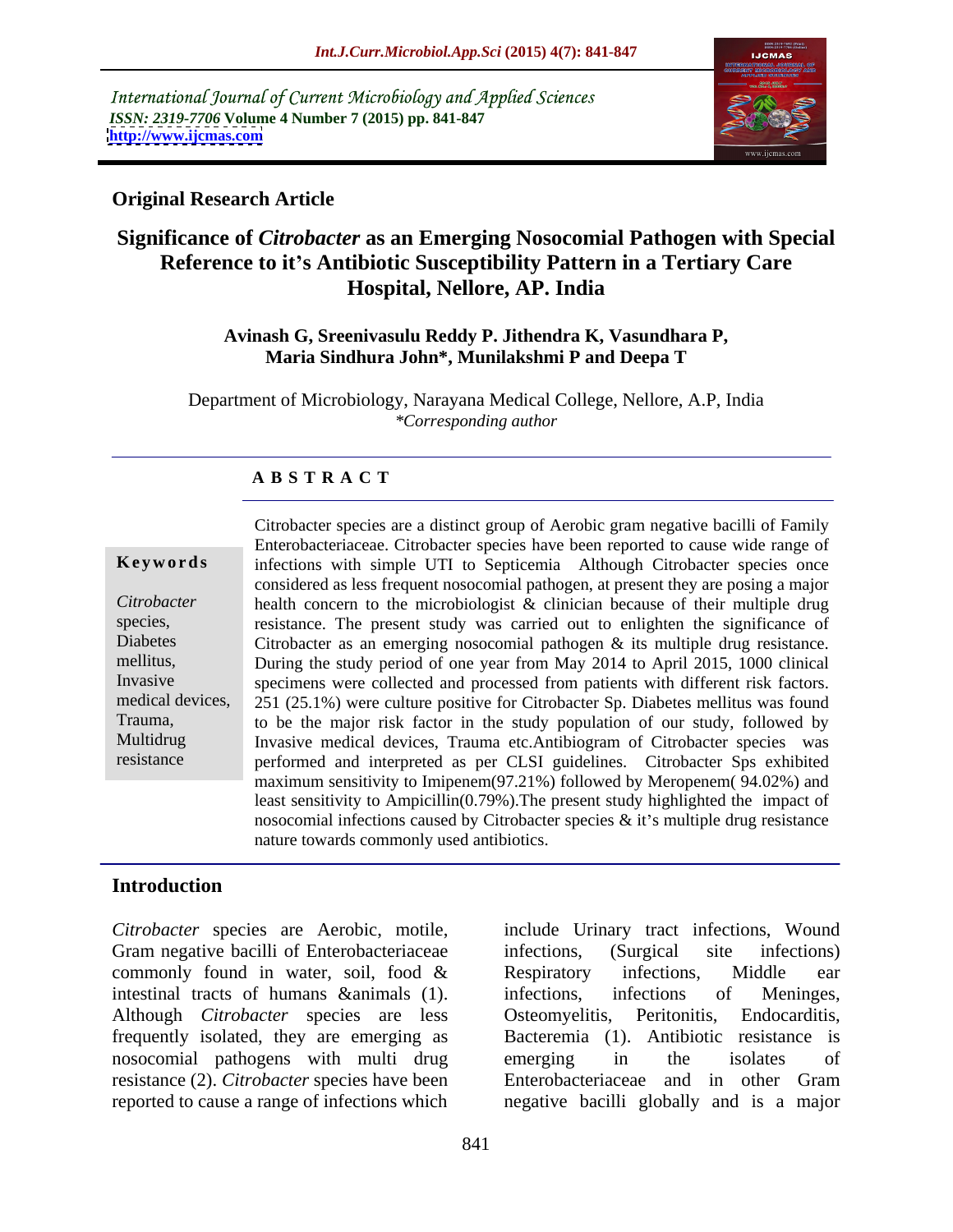threat to the successful treatment of Gram's staining was performed for the infections in hospitals. (3).Patients with invasive devices are more prone for Invasive commonly used media such as blood agar, *Citrobacter* infections and are associated Macconkey agar, Chocolate agar, and with high mortality with majority of patients incubated at 37 °C for overnight or for 24 perishing or wilting to *Citrobacter* hrs. Blood samples were inoculated in to bacteremia(4) The high mortality rate blood culture bottles containing Trypticase associated with *Citrobacter* infections may be due in part to ineffective empirical Automated system.Any indication of growth antibiotic therapy(4). *Citrobacter* species are often resistant to routinely used to BA, NA and MacConkey agar incubated antibiotics especially extended spectrum at  $37^{\circ}$ C overnight. Prsence of Gram Cephalosporins, due to overexpression of negative, motile bacilli with Catalase test  $chromosomal$   $\beta$ -Lactamases(5) Extended positive and Oxidase test negative confirms spectrum beta lactam antibiotics such as  $3<sup>rd</sup>$  the presence of Enterobacteriaceae member generation Cephalosporins form the major (7) in the processed specimen & isolation of component of empirical antibiotic treatment *Citrobacter* was further confirmed by simple especially in tertiary care hospital. phenotypic bio chemical tests. Indiscriminate use of  $3^{rd}$  generation rd concretion generation **generation** Cephlosporins has contributed to the **Phenotypic identification of** *Citrobacter* evolution of Extended spectrum beta lactamases(ESBLs)(6) Keeping in view of these facts, this study was undertaken to enlighten the clinical significance of especially presence of late lactose *Citrobacter* as an emerging nosocomial fermenting colonies on MacConkey agar pathogen with special emphasis on its were subjected to simplified phenotypic antibiotic susceptibility pattern. bio- chemical tests, as described by Brenner

The present study was conducted in Central Triple sugar Iron agar test, acid production clinical Microbiology Laboratory of from Lactose, Sucrose, Dulcitol, reduction Narayana medical college & Hospital a tertiary care hospital, from April 2014 to O- Nitrophenyl beta D- galactopyranoside March2015. The present study was approved (ONPG). by the Institutional ethical committee. A total of 1000 samples received to the processed for isolation of *Citrobacter* Muller hinton agar with reference to<br>species Patients' demographic data Clinical McFarland standards. Selection species. Patients' demographic data, Clinical McFarland standards. Selection of data was collected thoroughly and noted for

were processed immediately as per standard CLSI guidelines.

relevant specimens & then inoculated on to °C for overnight or for 24 soya broth & incubated in BAC T ALERT in BACT ALERT was further inoculated on °C overnight. Prsence of Gram

# *species*

**Materials and Methods Solution Constanting Constanting Constanting Constanting Constanting Constanting Constanting Constanting Constanting Constanting Constanting Constanting Constanting Constanting Constanting Consta** Any growth on inoculated culture media, especially presence of late lactose et al (8) Tests performed for identification of *Citrobacter* species were Indole production test, Citrate utilization test, of Nitrates to Nitrites, positive reaction for

laboratory from various departments were by Kirby-bauer's disc diffusion method on analysis. their mechanism of action on *Citrobacter* The specimens include urine, pus, sputum, hospital. The results were interpreted based ET secretions &tubes, blood, CSF. All these on CLSI guidelines as Sensitive (S), (ONPG). Antibiotic sensitivity testing was performed Muller hinton agar with reference to 0.5 McFarland standards. Selection of antibiotics in the present study was based on isolates and also the antibiotic policy in the Intermediate (I) and resistant(R).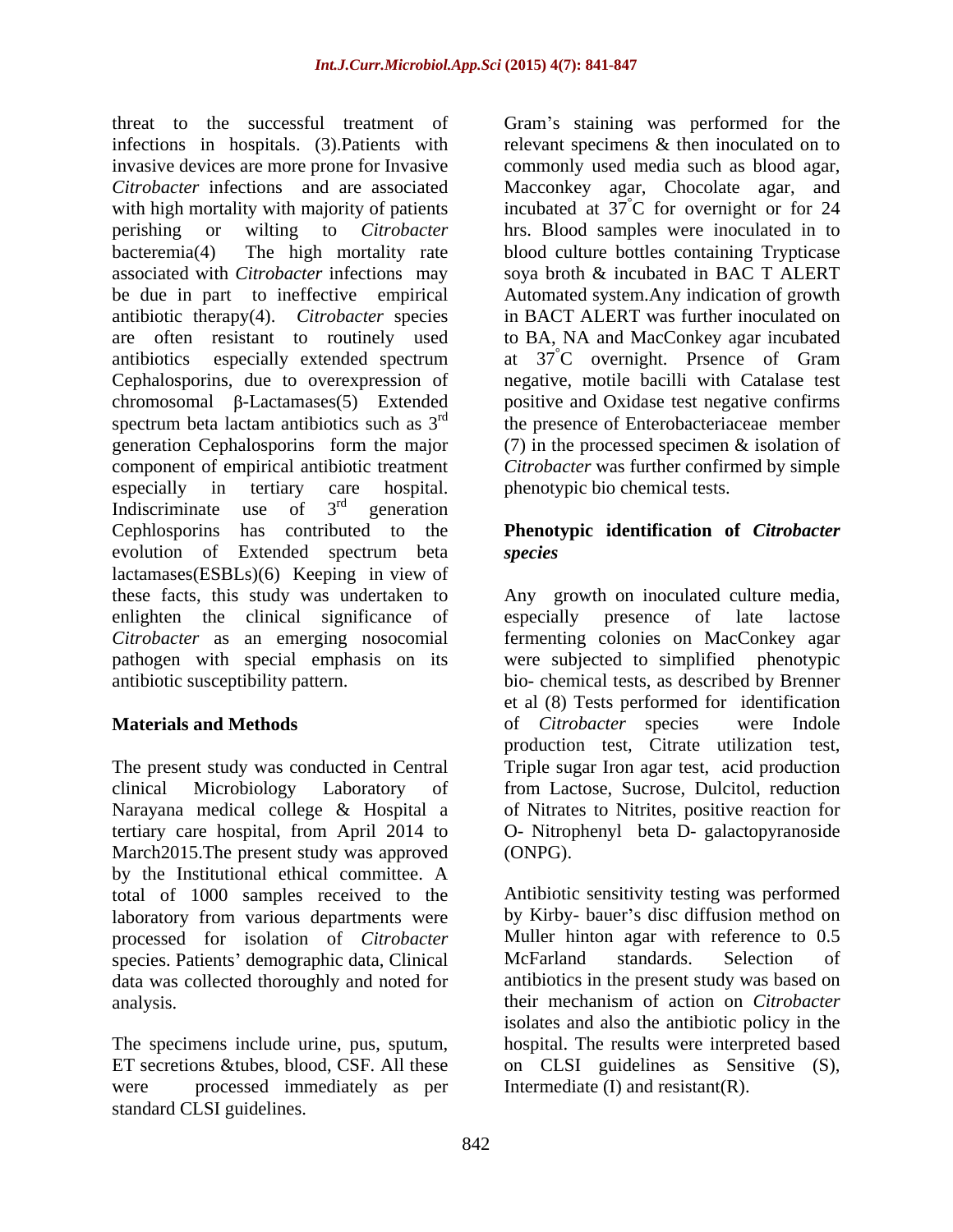Antibiotics used in the study include Chronic Pulmonary disease(6.77%) (Table- Ampicillin (10μg), Amikacin (30μg), 4). Amoxycillin+clavulanic acid (20/10µg), Cefoperazone-sulbactam(75/30µg), demonstrated maximum sensitivity to

Cefotaxime (3oµg), Cefixime (5µg), C0-<br>Imipenem (97.21%), followed by  $(\mu g)$ , Imipenem(10 $\mu g$ ), Meropenem(10 $\mu g$ ), Piperacilli&Tazobactam (90.83%), Ciprofloxacin(30µg), Ceftriaxone, Amikacin (85.6%), Piperacillin/Tazobactam(100/10µg).

Nitrofurantoin was used for *Citrobacter* isolates from urine. The contract isolates from Urine were

followed by  $pus(200)$ . sputum and blood Resistance to commonly used

Of the 1000 samples processed, 251 were

Among 251 culture positive *Citrobacter* 60(23.9%) from Pus,18(7.17%) from blood, 16 (6.37%) from Sputum and 07(2.79%) from ET tubes & secretions(Table- 3).

followed by in order Hypertension especially when handling the patients on (8.36%), Chronic Renal failure (7.96%) and

4).

Aztreonam(30µg), Cefipime (30µg), trimoxazole (20µg), Colistin, Gentamicin Meropenem (94.02%), Colistin (92.04%), Antibiogram of the study clearly demonstrated maximum sensitivity to Imipenem (97.21%), followed by Piperacilli&Tazobactam (90.83%), Amikacin (85.6%), Cefperazone+Sulbactam(84.86%).

**Results and Discussion** 251 *Citrobacter* isolates in the present study The present study was conducted in Central Ampicillin(99.20%) which correlates with clinical Microbiology Laboratory of the study done by Greeshma etal at Narayana medical college & Hospital a Government Medical College, Idduki, tertiary care hospital, from April 2014 to Kerala in which 98% of *Citrobacter* isolates March2015. were resistant to Ampicillin. In current study Of the 1000 samples processed in the cephalosporins such as Ceftriaxone (85%), present study, The highest number of Cefotaxime (76%) followed by resistance to samples collected were from urine (600), Co-trimoxazole (65%), Aztreonam (65%). includes (75) samples individually.ET tubes Aminoglycosides like Gentamicin in our and secretions include (50) samples (Table- study (64%) correlates with the study done 1). by Ashish Khanna etal, at Amritsar.(Table- *Citrobacter* isolates from Urine were sensitive to Nitrofurantoin (92.82%). Of the isolates exhibited maximum resistant to resistance has been observed in Resistance to commonly used 5)

positive for *Citrobacter* Sps. The prevalence Presence of risk factors in the study of *Citrobacter* infections was high among population is found to be the major area of male patients (56.58%) than concern especially risk factors such as females(43.4%).(Table-2). Diabetes mellitus, Trauma, Presence of Sps,150 (59.76%) were from urine, *Citrobacter* infections because of multi drug Insitu Medical devices which are found to be the root cause in treating patients with resistance exhibited by these group of Enterobacteriaceae members.

Among the major risk factors associated *Citrobacter* species are mostly associated with *Citrobacter* infections, Diabetes with Nosocomial infections. This might be mellitus was the major risk factor (41.83%), due to lack of preventive measures (17.92%), IVD's (16.73%), Trauma Catheters, CVP lines, IV catheters The present study indicates that the especially when handling the patients Catheters, CVP lines, IV catheters especially during specimen collection.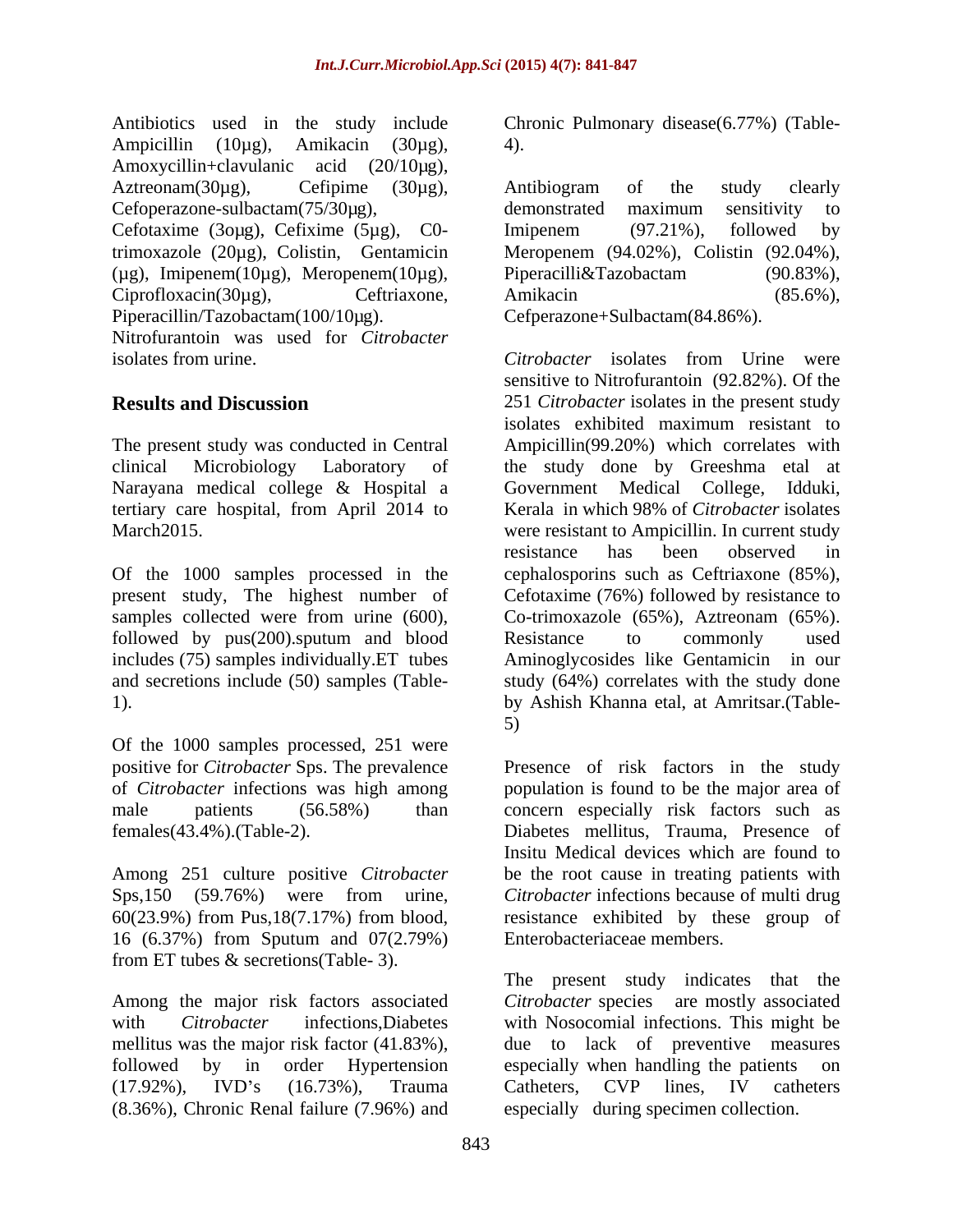### *Int.J.Curr.Microbiol.App.Sci* **(2015) 4(7): 841-847**

| Total No of<br>Samples<br><b>URINE</b><br><b>PUS</b> | SPUTUM |    |    |
|------------------------------------------------------|--------|----|----|
| 600<br>200<br>$\sqrt{1000}$                          | 75     | 50 | 75 |

# **Table.1** Showing sample distribution

# **Table.2** showing gender wise distribution of *Citrobacter* infections

| MALES<br>____<br><b>YOTAL</b><br>and the state of the state of the state of the state of the state of the state of the state of the state of th | FEMALES    |
|-------------------------------------------------------------------------------------------------------------------------------------------------|------------|
| 142 (56.57)<br>251                                                                                                                              | 109 (43.4) |

# **Table.3** Showing % of cultures positive / with growth of *Citrobacter*

**Table.4** Showing associated risk factors in patients with *Citrobacter* infections

| <b>RISK FACTOR</b>           | NUMBER $(\%)$ |
|------------------------------|---------------|
| Diabetes mellitus            | 105(41.83)    |
| Hypertension                 | 45(17.92)     |
| In situ Medical Devices      | 42(16.73)     |
| Frauma                       | 21 (8.36)     |
| <b>Chronic Renal failure</b> | 20(7.96)      |
| Chronic Pulmonary disease    | 18(7.17)      |
|                              |               |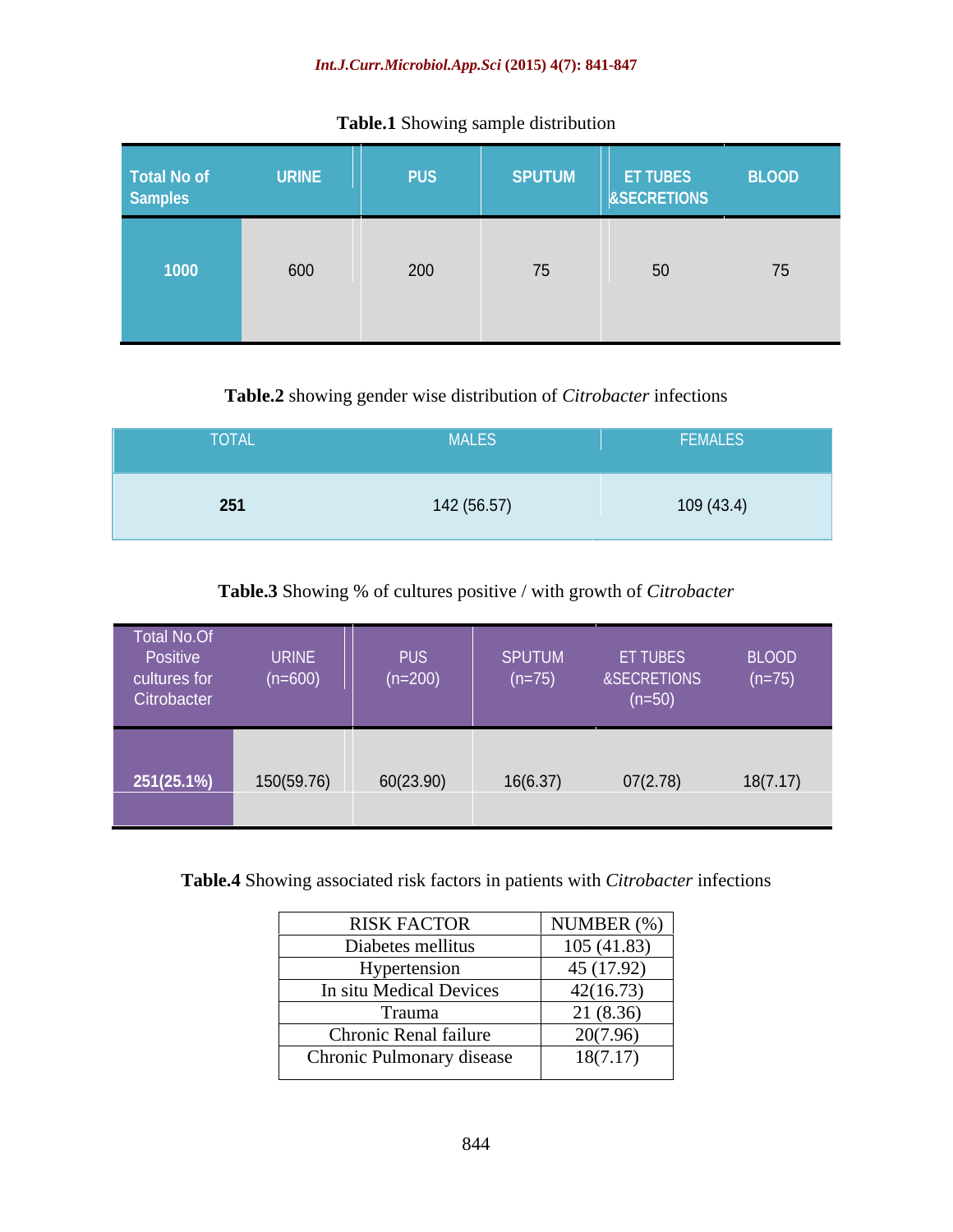### *Int.J.Curr.Microbiol.App.Sci* **(2015) 4(7): 841-847**

| SNO                     | <b>ANTIBIOTICS</b>             | <b>SENSITIVE</b> (%) | <b>RESISTANCE(%)</b> |
|-------------------------|--------------------------------|----------------------|----------------------|
| $\mathbf 1$             | Ampicillin                     | 0.79                 | 99.2                 |
| $\overline{\mathbf{c}}$ | Amikacin                       | 85.6                 | 14.4                 |
| $\overline{\mathbf{3}}$ | Amoxycillin+Clavulanic<br>acid | 66.66                | 33.34                |
| $\overline{4}$          | Aztreonam                      | 35                   | 65                   |
| 5 <sup>5</sup>          | Cefipime                       | 72                   | $\overline{28}$      |
| 6                       | Cefotaxime                     | $\overline{24}$      | 76                   |
| $7\overline{ }$         | Cefixime                       | 22.28                | 77.72                |
| $\boldsymbol{8}$        | Co-trimoxazole                 | 35                   | 65                   |
| 9                       | Colistin                       | 92.04                | 7.96                 |
| <b>10</b>               | Gentamicin                     | 36                   | 94                   |
| 11                      | Imipenem                       | 97.21                | 2.79                 |
| <b>12</b>               | Meropenem                      | 94.02                | 5.98                 |
| 13                      | Ciprofloxacin                  | $\overline{33}$      | 67                   |
| 14                      | Ceftriaxone                    | 15                   | 85                   |
| 15                      | Piperacillin-<br>Tazobactam    | 90.83                | 9.17                 |
| 16                      | Nitrofurantoin                 | 92.82                | 7.18                 |
|                         |                                |                      |                      |

# **Table.5** Antibiotic susceptibility pappern of *Citrobacter* isolates

In the present study *Citrobacter* infections waning of immunity in such age group. were high among elderly people with<br>Diabetes mellitus as major risk factor, this is<br>Shih etal (9) In the present study 25% Diabetes mellitus as major risk factor, this is<br>
in turn due to hospitalization of such<br>
isolates of *Citrobacter* were from Urine in turn due to hospitalization of such isolates of *Citrobacter* were from Urine population for prolonged periods of time & sample in patients with UTI & having

Similar results were seen in study done by Shih etal (9) In the present study 25% of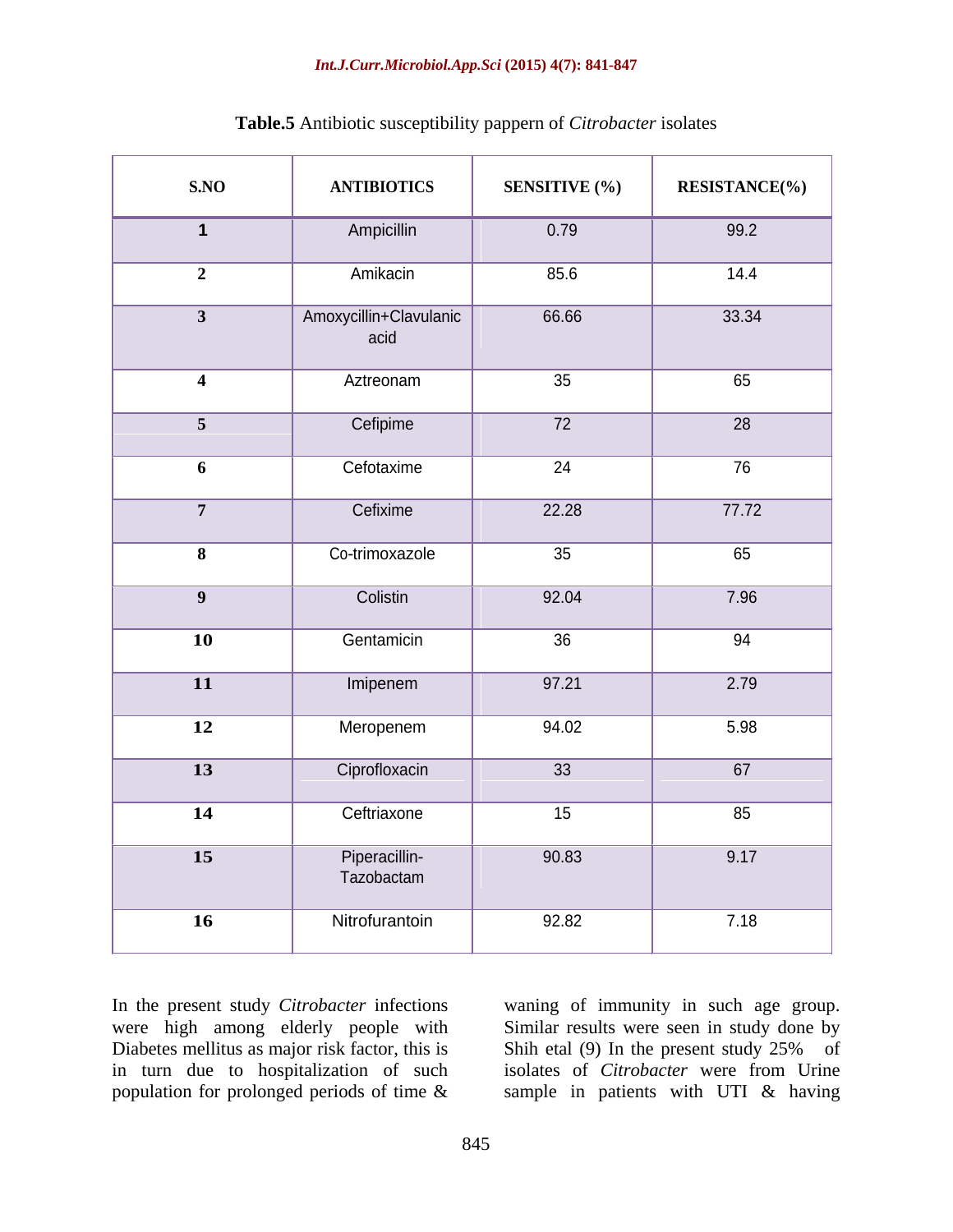indwelling Catheters because Escherichia coli, Klebsiella species, Proteus Catheterization helps the bacteria to of Enterobacteriaceae family. colonize Urinary bladder & during extensive

limit. But once if the host is having other production were quiet high among fatal.The problem is further aggravated by the emergence of Multi Drug Resistant failure. Infections due to *Citrobacter* were Carbapenems such as Imipenem, of invasive procedures or kept on devices predisposing factors (10,11). resistance for these group of reserved drugs.

hospitalised patients according to our study followed by Meropenem, Colistin & Piperacillin-Tazobactam.

In conclusion, *Citrobacter* species once considered as a rare isolate, has emerged as <br>Comparison of antimicrobial a major nosocomial pathogen causing diversified infections especially in in two different time periods. J hospitalized patients & at present considered<br>
Microbiol Immunol Infect china as major pathogen causing UTI after

of Enterobacteriaceae family.

chemotherapy this bacterium disseminates to Indiscriminate use of broad spectrum the blood stream to cause severe antibiotics especially in tertiary care Bacteraemia. hospitals is considered as one of the reason Presence of intact immune system in the *Citrobacter*, posing a challenge to the host at least to some extent helps in microbiologist & clinician in treating defending against the pathogen to certain patients. Multi drug resistance & ESBL than normal immune status or in immune *Citrobacter* species. Multi drug resistant compromised hosts the condition would be *Citrobacter* species isolated in our study *Citrobacter* species leading to treatment and are also sensitive to reserved group of high in the people admitted in ICU because Meropenem. Inspite of vast sensitivity to such as Catheters,CVP lines etc.Several isolates in our study exhibited resistance reports suggest that host susceptibility  $\&$  indicating an alarm for the clinicians  $\&$ underlying illness are important for the emergence of new pathogens such as production were quiet high among were sensitive to a combination of antibiotics such as Piperacilli-Tazobactam Carbapenems such as Imipenem, these Carbapenems, very few of *Citrobacter* indicating an alarm for the clinicians & microbiologists about future massive

The study by Whitby et al has found Strict implementation of antibiotic policies *Citrobacter* in 12% of acute should be inculcated especially in tertiary infections.Some studies reported that care hospitals. Proper disinfection of OTs, *Citrobacter* species appears to be one of the Wards, proper hand washing procedures contributing organisms in causing UTI should be implemented in order to minimize (12)(13) Majority of isolates in our study the emergence of such new pathogens, were resistant to Ampicillin, which were seldom isolated earlier. The Aminoglycosides like Gentamicin, opportunistic character of *Citrobacter* is Fluoroquinolones such as Ciprofloxacin(14) further aggravated by the age of affected Imipenem was the preferred drug for the host, presence of risk factors such as infections due to *Citrobacter* especially in Diabetes mellitus, Hypertension, Trauma etc.as mentioned in current study.

# **References**

1.Wang JT, chang SC, ChenYc and Luh KT. Comparison of antimicrobial susceptibility of C freundii isolates Microbiol Immunol Infect china  $2000: 33:258 - 262.$